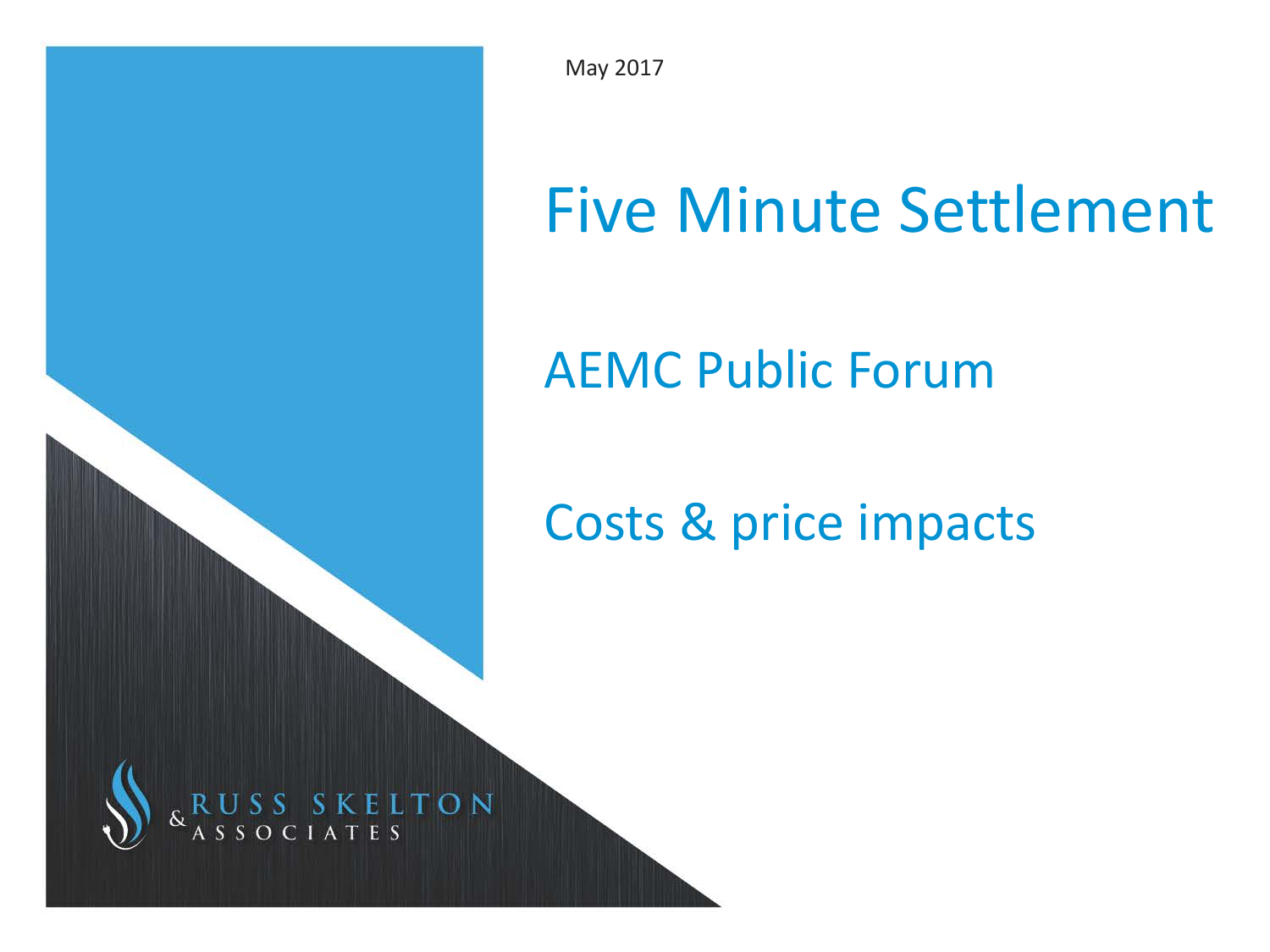### Cost categories

- Costs of re-negotiating ISDA and other contracts
- Costs of changes to business systems
- Costs to AEMO and third parties

• Price impacts – costs to customers

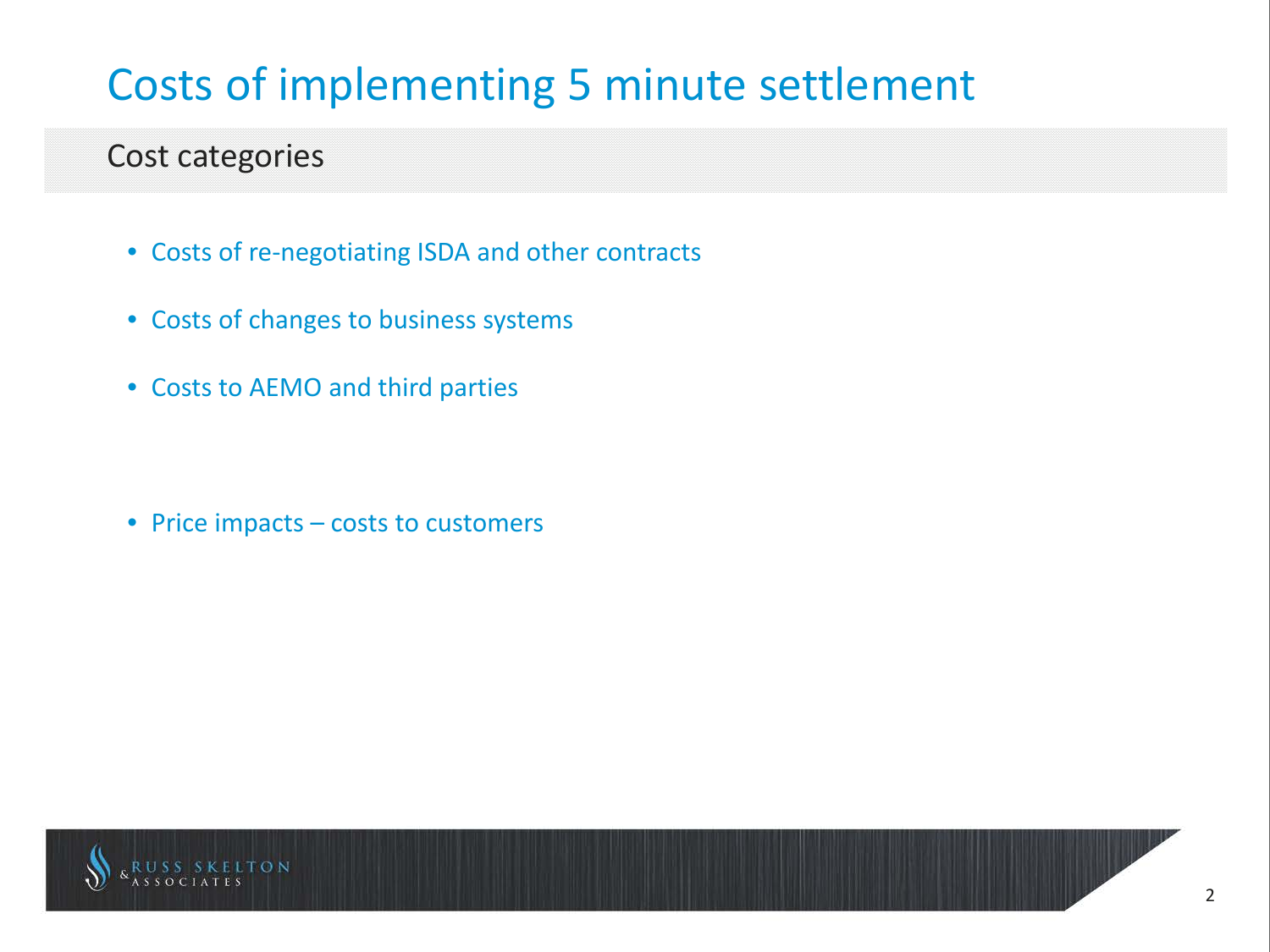### Contract re-negotiation

- Based on discussions with businesses estimated number of contracts > 3 year term Note: High proportion of these > 10 years
- Categorised contracts into:
	- Standard using standard ISDA terms and conditions changes agreed with AFMA and applied
	- Be-spoke ISDA based but with be-spoke terms and conditions will require some re-negotiation
	- Large with a wider range of specific terms and conditions e.g. smelter supply contracts

| Category                                                     | <b>Standard</b> | <b>Be-spoke</b> | Large       |  |
|--------------------------------------------------------------|-----------------|-----------------|-------------|--|
| No of contracts                                              | 97              | 54              | 15          |  |
| <b>Cost per negotiation</b>                                  | \$5,000         | \$50,000        | \$300,000   |  |
| <b>Cost of collective</b><br>negotiation with<br><b>AFMA</b> | \$600,000       |                 |             |  |
| <b>Total costs</b>                                           | \$1,085,000     | \$2,700,000     | \$4,500,000 |  |

#### • Total costs of approximately \$M 8.3

Note: a transition period of up to 3 years and potentially longer does not avoid these costs

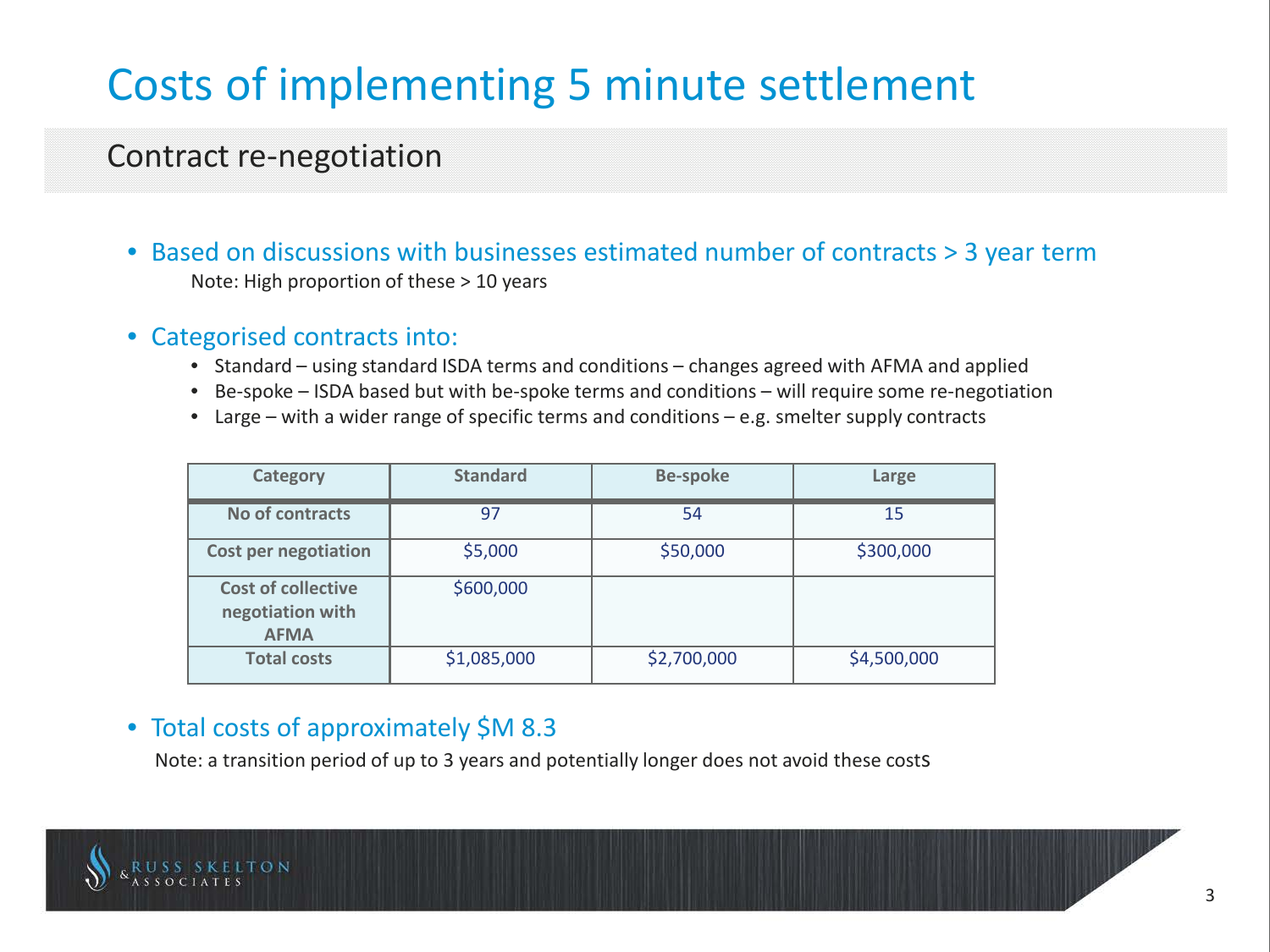#### Changes to business systems

#### • Businesses will require major changes to:

- Wholesale market trading systems
- Retail customer management systems
- Risk management and reporting systems often a complete re-write

#### • Cost estimates based on input from a wide range of affected businesses

| <b>System</b>              | <b>Wholesale trading</b> | <b>Retail</b>        | <b>Risk management</b> |
|----------------------------|--------------------------|----------------------|------------------------|
| Range of cost<br>estimates | From \$1M to \$15M       | From \$0.5M to \$15M | From \$0.1M to \$5M    |
| <b>Total costs</b>         | \$54M                    | \$73M                | \$23M                  |

- Total transition costs of approximately \$M 150
- Ongoing increased costs of approximately \$M 7 per annum
- Present value of costs over 15 years @ 5% discount rate approximately \$M 200

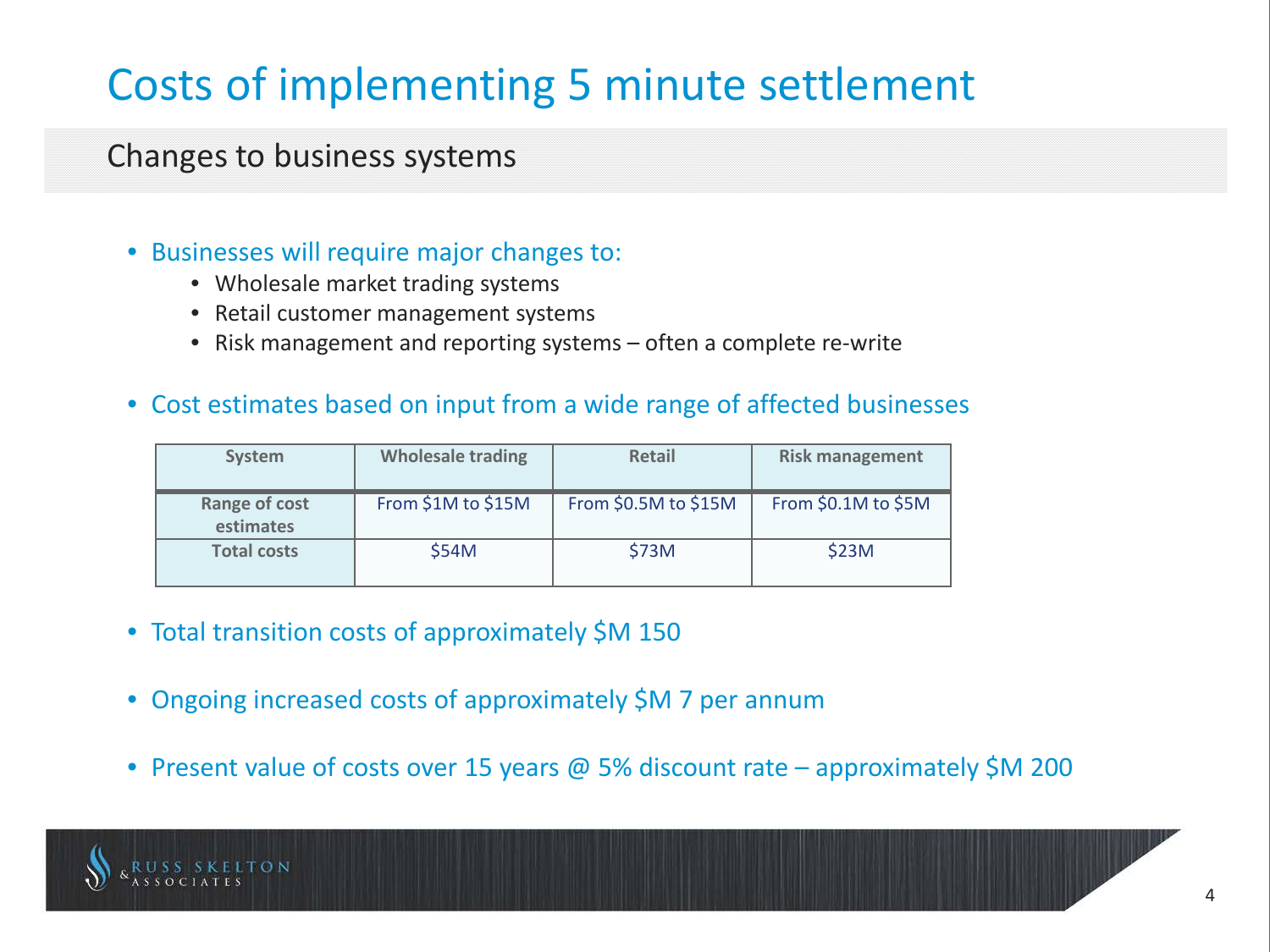#### Other costs & overall total

- AFMO will incur transition costs
	- Estimate in the order of \$M 10
- Third party service providers will also incur costs:
	- Consultants that will need to update market models
	- ASX changes to contracts and trading systems
	- Businesses that provide information services such as real time data will need to change systems
- Reasonable estimate of present value of total costs would exceed \$250 million
- It is unlikely that a transition period will mitigate these costs materially